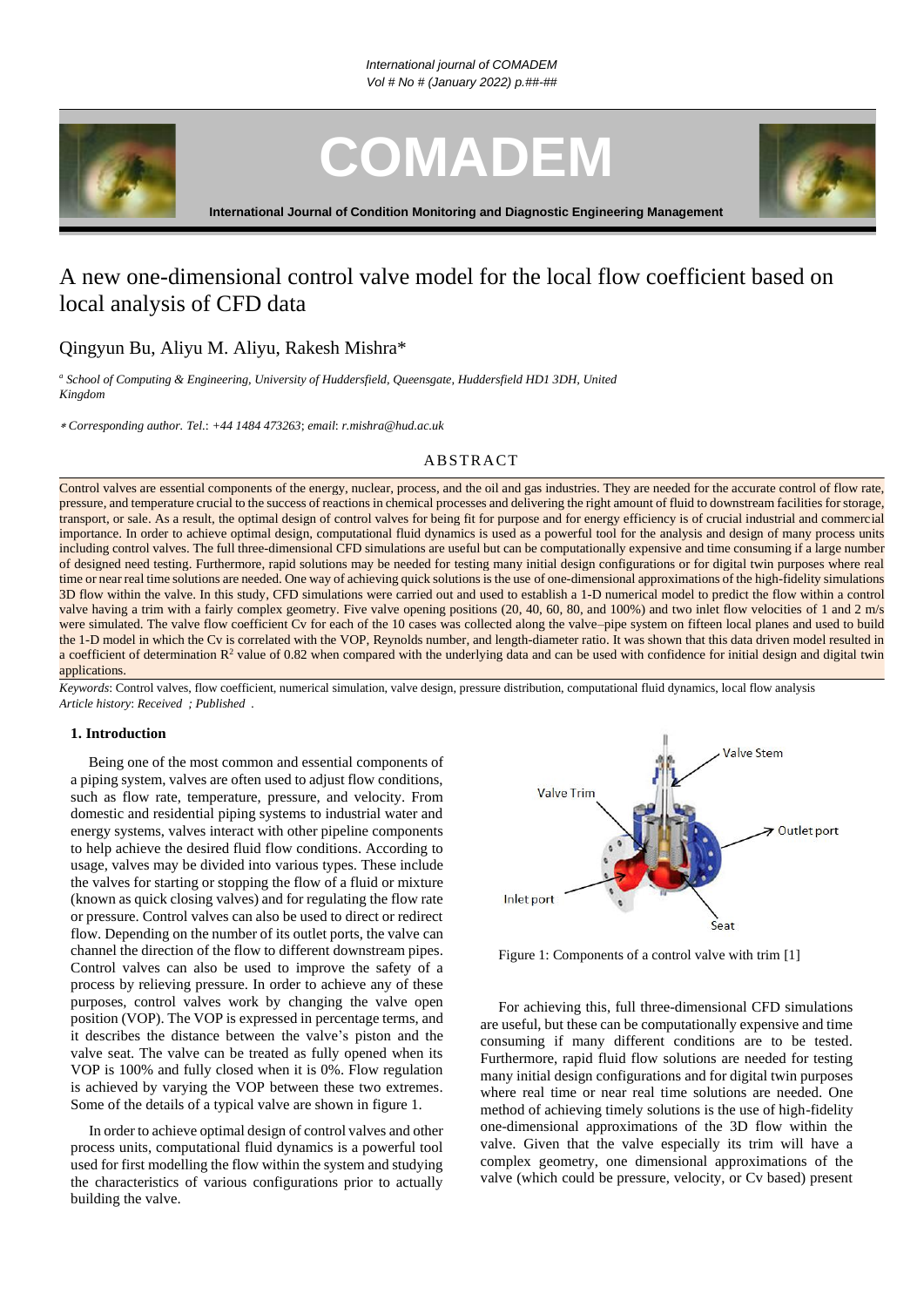useful approximations for use as virtual twins of the real valve to estimate its flow behaviour in real time.

Numerous investigations have been carried out to understand local flow conditions within control valves. An [2] analysed a 3D incompressible cavitation flow within a globe valve system with a trim, and a CFD simulation has been accomplished to assist in understanding the flow phenomena at inlet and outlet pipe, valve body and trim domain. Analysis was carried out using the pressure contours and the global valve flow coefficient variation. Green [3] carried out CFD studies on a control valve with a continuous resistance (otherwise known as the X-stream) trim. Experiments were carried out to globally validate the valve, but local flow analysis was not carried out. The results indicated a good match between experimental and simulation results.

Kwon [4] described the characteristics of a turbine bypass valve trim. Finite element analysis (FEM) was used to analyse the structural stability of the trim, the total pressure, stroke percentage and other performance parameters were compared with referred standards. Asim et al [5] developed a numerical method to predict the local flow condition within the valve trim and with the simulations globally validated. Local flow analysis was carried out based on different rows and disks of the trim. They built a correlation which only predicted flow parameters within the valve trim and presents a quick method to calculate the local flow coefficient within the valve trim. Asim et al. [6] used a dimensionless parameter to quantify the local pressure losses within the trim. They found that the continuous resistance trim showed maximum pressure loss at the middle cylinder radially towards the trim centre. Singh et al [7] reported a CFD study on multiphase gas/liquid through a valve using the same trim as Asim et al [6]. Singh et al. separated the valve trim into 4 quadrants and variables were monitored at the top, middle and bottom discs of the trim. Five independent variables were represented in the developed Cv equation namely, axial location of disk of trim, VOP, air volume fraction, row, and quarter of each disk. The local flow coefficient correlation was shown to very well match the CFD data.

All the above-mentioned studies have studied control valves but do not derive an equivalent 1-D model of it which can be used for digital twin applications as well as optimisation [8]. In fact, while digital twin studies of various process units have been carried out, for control valves it is scarce, especially from the standpoint of using CFD-assisted local flow analysis as the valve's virtual twin. based on these shortcomings, the current study determines the local flow condition in a globe control valve by using CFD simulation under varying VOP and inlet flow conditions from which, a Cv-based 1-D model showing the effect of VOP, Reynolds number and length-diameter ratio were incorporated. Two single-phase water inlet flow boundary conditions (velocities of 1 m/s and 2 m/s), five VOPs (20, 40, 60, 80, and 100%) and fifteen L/D locations. A nonlinear leastsquare regression method was then applied to correlate these with the Cv.

#### **2. CFD modelling of the control valve**

# *2.1. CFD modelling*

CFD modelling of a control valve was carried out using the ANSYS Fluent 20.2 software. The control valve's local flow characteristic and global performance were calculated and analysed. The workflow followed the traditional CFD-based numerical investigation which involve pre-processing (geometry creation and meshing), solver setup, running the simulation, and post-processing as used by many previous

similar works [9], [10]. In the pre-processing stage, the exact geometry of the laboratory valve is defined, and a suitable mesh size is required as it gives an optimum simulation quality and accuracy. Usually, small mesh element size gives better results. However, small mesh sizes can cause longer process time, and the simulation results may not change when the grid size reaches a certain level. Thus, ensuring the balance between the accuracy of results and the processing time important. For this reason, a mesh independence study was caried out to define an optimal mesh size. After that, the next step was to specify the boundary conditions, turbulence model, material settings and solution method.

# *2.2. Control valve and trim geometry*

The geometry of the control valve with trim inside the valve body is shown in Fig. 2. Fig 2 (a) shows a 4-inch (100 mm internal diameter) globe valve with an inlet and outlet pipe connected to it. In accordance with the BS EN 60534-2-1 standard for control valve flow capacity and sizing, the length of inlet and outlet pipes should be set at as at least 2D and 6D respectively [11]. Figure 2 (a) shows the valve and pipe geometry with an additional 4D pipe section added to the inlet pipe for flow development. Figs. 2 (b) and (c) show the geometry of the side and top views of the valve trim. The trim has three rows of holes in a staggered formation (Fig. 2 b), with the flow moving inwards from outwards of the trim. The presence of the trim gives rise to extra pressure drop than without a trim, and this is useful for flow control with the plug moving upwards or downwards above the valve seat.





#### *2.3. Meshing and mesh independence test*

As the geometries of the pipe domains are simple, so the hexahedral mesh method is used on the inlet and outlet pipe sections while tetrahedral mesh used for the valve part (shown in Fig. 3). In order to obtain reliable simulation results, an appropriate grid size is of vital importance. Three different mesh element sizes were applied to carry out the mesh independence study, From Table 1, it can be seen that there is a difference in pressure drop of about 8.7% between the pressure drop obtained for the 5 mm & 2 mm valve mesh size. Based on this, the 5-mm pipe region mesh and the 2-mm valve body mesh were decided as the best to be adopted.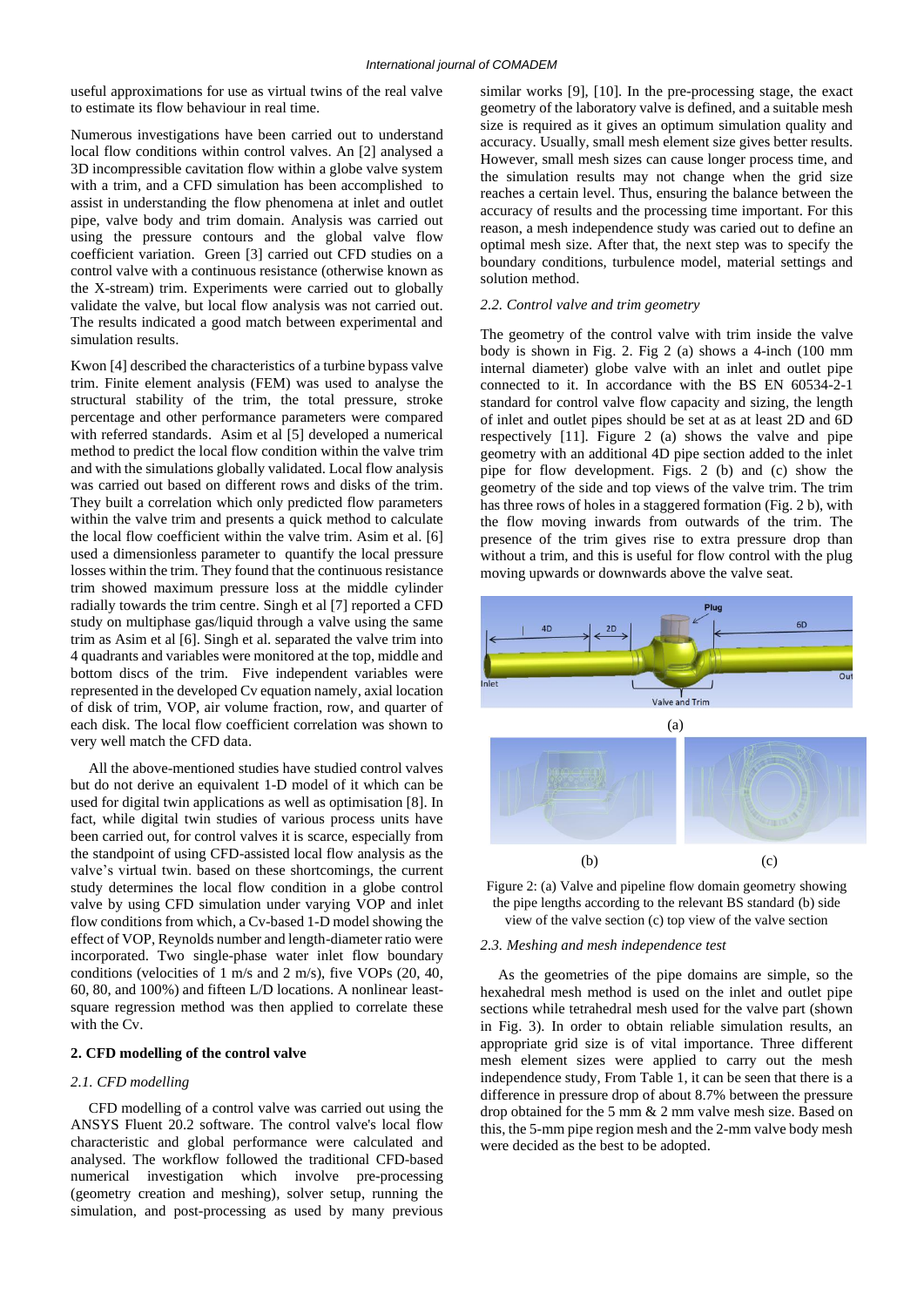| Table 1: Mesh independence study of the valve at 100% VOP. |  |  |
|------------------------------------------------------------|--|--|
|------------------------------------------------------------|--|--|

| Pipe<br>mesh<br>size | Valve<br>mesh<br>size       | Number<br>of mesh<br>Elements | Pressure at<br>Inlet<br>(Pa) | Pressure<br>at Outlet<br>(Pa) | Outlet<br>pressure<br>difference |
|----------------------|-----------------------------|-------------------------------|------------------------------|-------------------------------|----------------------------------|
| (mm)                 | (mm)                        |                               |                              |                               | $(\%)$                           |
| 5                    |                             | 2232055                       | 4544.886                     | 527.444                       |                                  |
| 5                    | $\mathcal{D}_{\mathcal{L}}$ | 6752356                       | 4918.658                     | 518.738                       | 8.7%                             |
| 4                    | C                           | 7721905                       | 5046.233                     | 521.854                       | 2.76%                            |



Figure 3: Mesh of the valve flow domain

#### *2.4. Solver settings*

After an optimal mesh has been decided, the solver settings were selected in Fluent solver. These include the boundary conditions, turbulence model selection, and number of iterations. For the turbulence model, the K-omega SST was selected which has been shown to perform best for problems with complex geometry as well as high velocity and pressure gradients. Velocity inlet boundary conditions of 1 and 2 m/s were set while the output boundary condition was set as pressure outlet with a gauge pressure of 0 Pa. The turbulence specification method selected was intensity and hydraulic diameter with 5% turbulent intensity and 0.1-m hydraulic diameter. For each case and convergence was monitored using the normalised residuals for the continuity, momentum, and turbulence equations up to  $10^{-5}$ .

# **3. Results and discussion**

There were five VOPs to be used for each of the two velocities, which gave a total of 10 simulations carried out. The pressure and velocity contours of different VOPs at 1 m/s and 2 m/s inlet velocities will be examined in the following sections.

#### *3.1 Experimental validation*

Figure 4 shows the comparison between experimental flow coefficient (Cv) data with CFD simulation results. A  $\pm 20\%$ error band was set, and it can be seen that most of the experimental and CFD Cv values are within the  $\pm 20\%$  of each other.



Figure 4. validation of numerical results of the valve's Cv with experiments.

#### *3.2 Local pressure distributions*

After the simulations of all five-valve openings with two velocities were carried out, the global flow condition and local flow characteristics can be analysed. Figure 5 shows the middle plane of the whole valve system with the total pressure distribution contours corresponding to each simulation. It can be seen that the control valve has a big influence on global pressure drop. When VOP is 20%, the pressure inlet is about 652000 Pa; then, because of the trim inside the valve body, there is significant pressured drop and the outlet pressure is 1700 Pa, resulting in the global pressure drop of 650300 Pa when inlet velocity is 1m/s. Similarly in Fig 5 (b), The pressure values at inlet and outlet is 2604000 Pa and 2400 Pa (pressure drop of 2601600 Pa), for the flow condition with same valve opening but higher flow velocity of 2 m/s. Similar trends are seen in figure 5 (c, d) at 60% valve opening. Additionally, when the valve is fully opened, as the VOP is 100%,the pressure drop is about 4400Pa when velocity is 1m/s and 17000 Pa for 2m/s.



Figure 5: (a) (b) Contours of total pressure at 20% VOP with 1 m/s and 2 m/s velocity inlet, (c)(d) total pressure contours at 60% VOP with 1 m/s and 2 m/s, (e)(f) total pressure contours 100% open with 1 m/s and 2 m/s velocities at the inlet.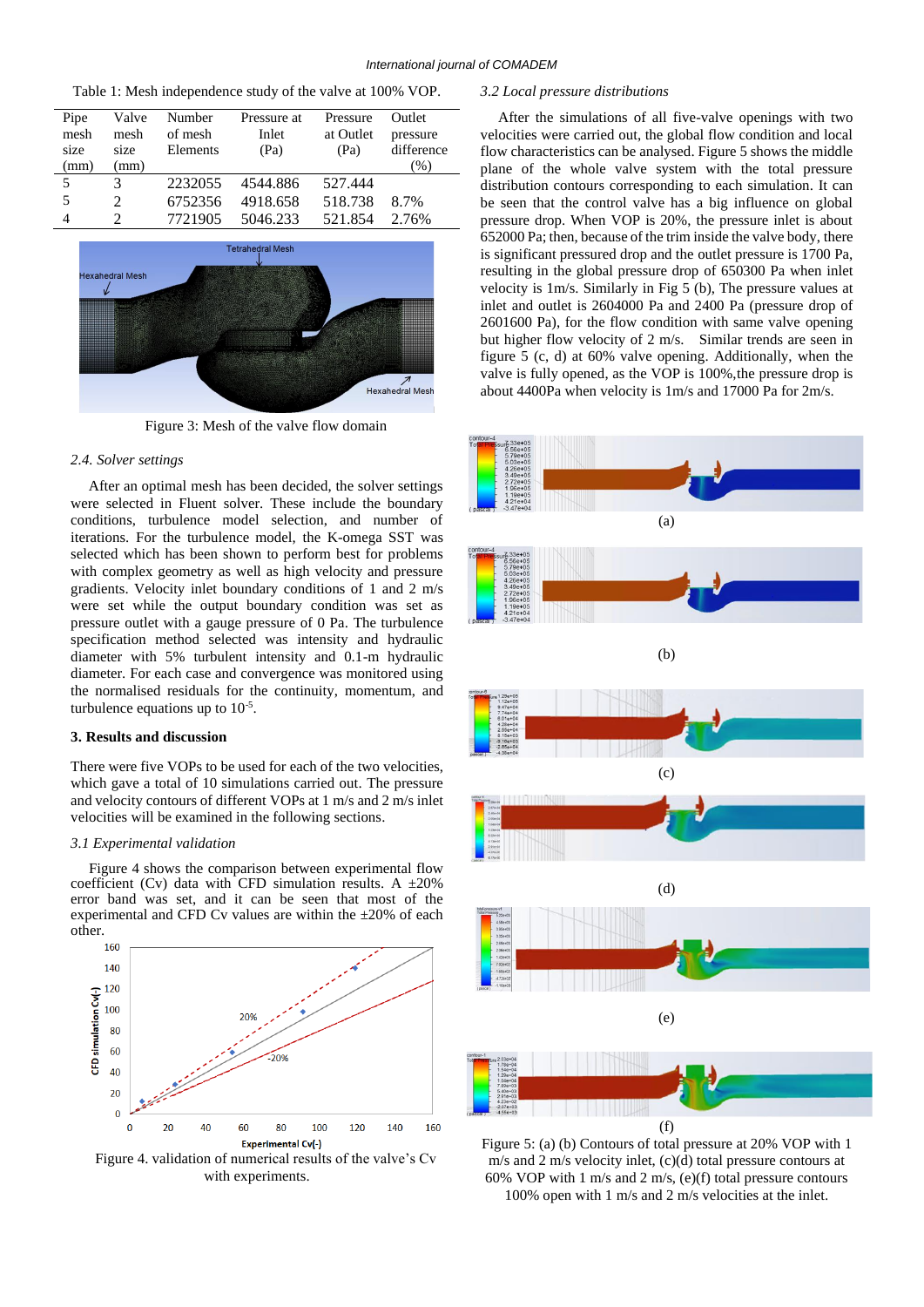Thus, from the pressure contour results, it is apparent that nearer the trim most pressure drop takes place. To further quantify the areas which influence pressure field drastically further analysis has been carried out.



(b) Figure 6: Local segment pressure at different locations within the valve at 20%,40%, 60% ,80% and 100% VOP with a) 1 m/s inlet velocity (b) 2 m/s inlet velocity

Fig. 6 (a) shows the pressure variation of the valve along the flow direction when the inlet velocity is 1 m/s. It can be seen that pressure continuously decreases in the direction of the flow. The pressure drop is higher for the low VOP and less for higher VOP. A similar trend is observed for the pressure at 2 m/s inlet boundary condition as shown in Fig. 6 (b) but with a significantly higher pressure drop. From the above figure it is clear that at higher velocity of 2 m/s the overall pressured drop is approximately four times the value observed at 1 m/s flow velocity.

# *3.1. Relationship between valve local pressure drop, flow area and VOP*

Fig 7 (a) and (b) show the relationship between local segment Cv with the length of the valve system at 20%, 40%, 60%, 80% and 100% VOPs. This has been attempted as  $C_V$  is an important design parameters for the valves. By evaluating Cv locally it may be possible to modify the valve sections locally to get the desired global  $C_v$ . The plots indicate that when L/D is less than 6, the Cv can be treated as uniform (because uniform flow characteristics) as can be seen in the inlet pipe domain. At the valve and trim, the local Cv dramatically drops corresponding to L/D values of between 6 to 9. When flow passes to outlet pipe section there is a recovery in local Cv and it is increased. This Cv characteristic seen is mainly because of the complex geometrical shape within the valve resulting in higher a pressure drop.



Figure 7: (a) Local flow coefficient  $C_v$  at 1 m/s inlet velocity (b) Local flow coefficient Cv at 2 m/s inlet velocity

As explained in the earlier section, the factors that affect pressure drop in valve system are valve open percentage, The flow characteristics, and the valve geometry. Thus, to build the 1-D correlation equation to predict the valve Cv along the entire length of the system, the input parameter used would be lengthdiameter ratio, valve open percentage and the Reynolds number which represents the flow characteristics.

#### **4. Prediction of local flow parameters incorporating the local of the geometry**

# *4.1. One-dimensional local representation*

In the simulations carried out, the independent variables are the two fluid inlet velocities 1 m/s, 2 m/s and five VOPs. Fifteen local planes were created to extract the mass flow rate, pressure value, velocity, and these were used to calculate the local Cv at the respective L/D locations. In order to establish a reliable 1-D model, the least squares method was used to calculate an optimal regression curve, which predicts the local flow coefficient Cv as a function of the Reynolds number, VOP, and length–to–diameter ratio. Thus, through a power-law relationship, the form of the equation used to fit the data is as follows:

$$
K = A \left(\frac{L}{D}\right)^{a} \times Re^{c} \times VOP^{d}
$$
\n
$$
Cv = K \times Ae
$$
\n(1)\n(2)

where Ae is the available flow area at the L/D locations. Five VOPs 20%, 40%, 60%, 80%, and 100% were represented in non-dimensional form in the correlation as 0.2, 0.4, 0.6, 0.8 and 1 respectively. The coefficient A and indices a, b, c are regression constants. In order to find the values of the constraints that best fit the data, the problem (Eqn. 1) is formulated as a least squares problem where  $\sum [K_{i,exp} - \{A(L/D)\}^a \times Re_i^c \times VOP_i^d\}]^2$  is minimised. Initial guesses of the constants were provided before using the Excel solver to find the values that produce the best goodness of fit